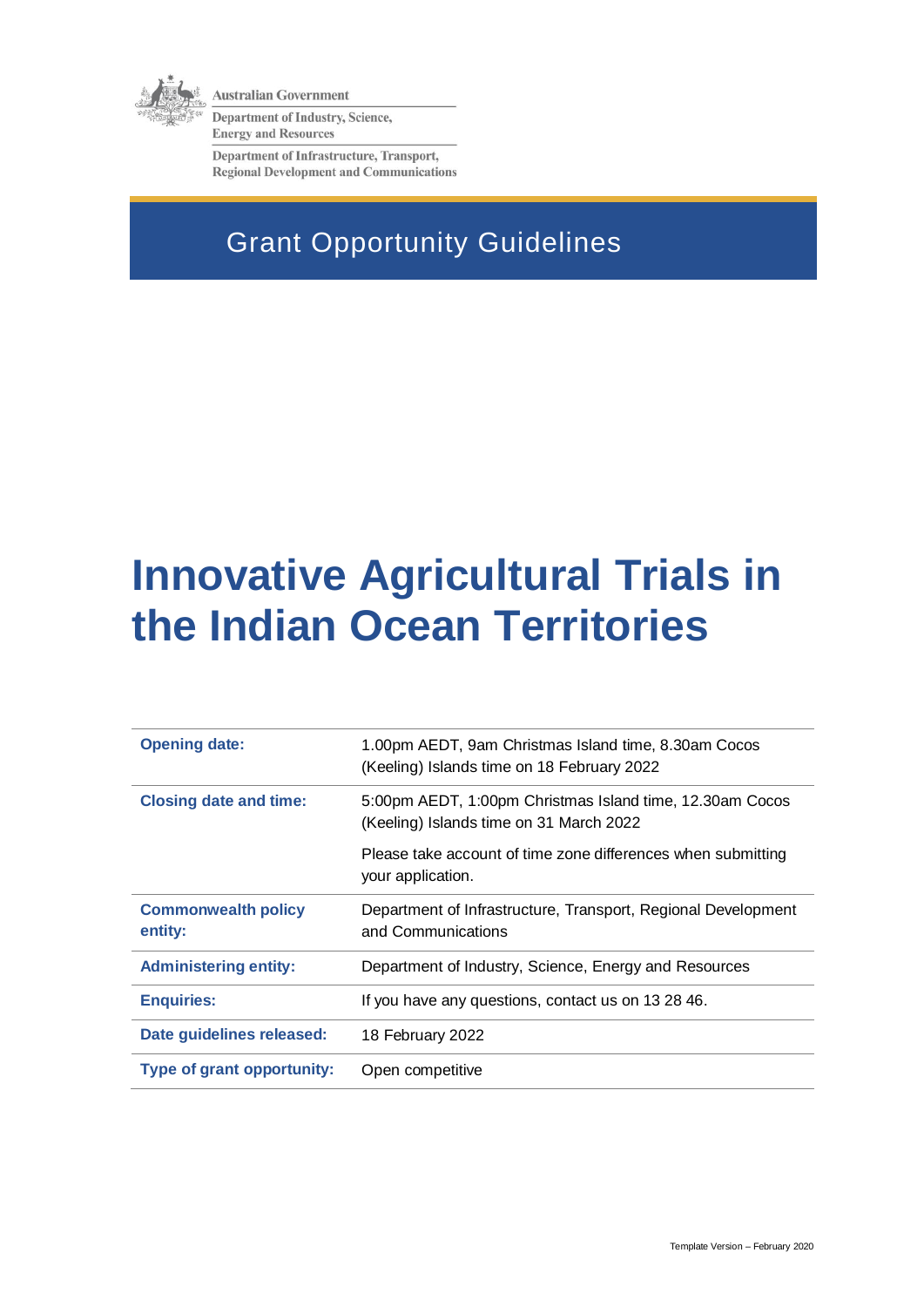# **Contents**

| 1. | Innovative Agricultural Trials in the Indian Ocean Territories: Processes  4 |                                                                                |  |
|----|------------------------------------------------------------------------------|--------------------------------------------------------------------------------|--|
| 2. |                                                                              |                                                                                |  |
|    | 2.1.                                                                         | About the Innovative Agricultural Trials in the Indian Ocean Territories grant |  |
|    |                                                                              |                                                                                |  |
|    | 3.1.                                                                         |                                                                                |  |
|    | 3.2.                                                                         |                                                                                |  |
| 4. |                                                                              |                                                                                |  |
|    | 4.1.                                                                         |                                                                                |  |
|    | 4.2.                                                                         |                                                                                |  |
|    | 4.3.                                                                         |                                                                                |  |
| 5. |                                                                              |                                                                                |  |
|    | 5.1.                                                                         |                                                                                |  |
|    | 5.2.                                                                         |                                                                                |  |
|    | 5.3.                                                                         |                                                                                |  |
|    | 5.4.                                                                         |                                                                                |  |
| 6. |                                                                              |                                                                                |  |
|    | 6.1.                                                                         |                                                                                |  |
|    | 6.2.                                                                         |                                                                                |  |
|    | 6.3.                                                                         |                                                                                |  |
|    |                                                                              |                                                                                |  |
|    | 7.1.                                                                         |                                                                                |  |
|    | 7.2.                                                                         |                                                                                |  |
|    | 7.3.                                                                         |                                                                                |  |
| 8. |                                                                              |                                                                                |  |
|    | 8.1.                                                                         |                                                                                |  |
|    |                                                                              |                                                                                |  |
|    | 9.1.                                                                         |                                                                                |  |
|    |                                                                              |                                                                                |  |
|    | 10.1.                                                                        |                                                                                |  |
|    | 10.2.                                                                        | Project/Activity specific legislation, policies and industry standards  14     |  |
|    | 10.3.                                                                        |                                                                                |  |
|    | 10.4.                                                                        |                                                                                |  |
|    |                                                                              |                                                                                |  |
|    |                                                                              |                                                                                |  |
|    | 12.1.                                                                        |                                                                                |  |
|    | 12.2.                                                                        |                                                                                |  |
|    |                                                                              |                                                                                |  |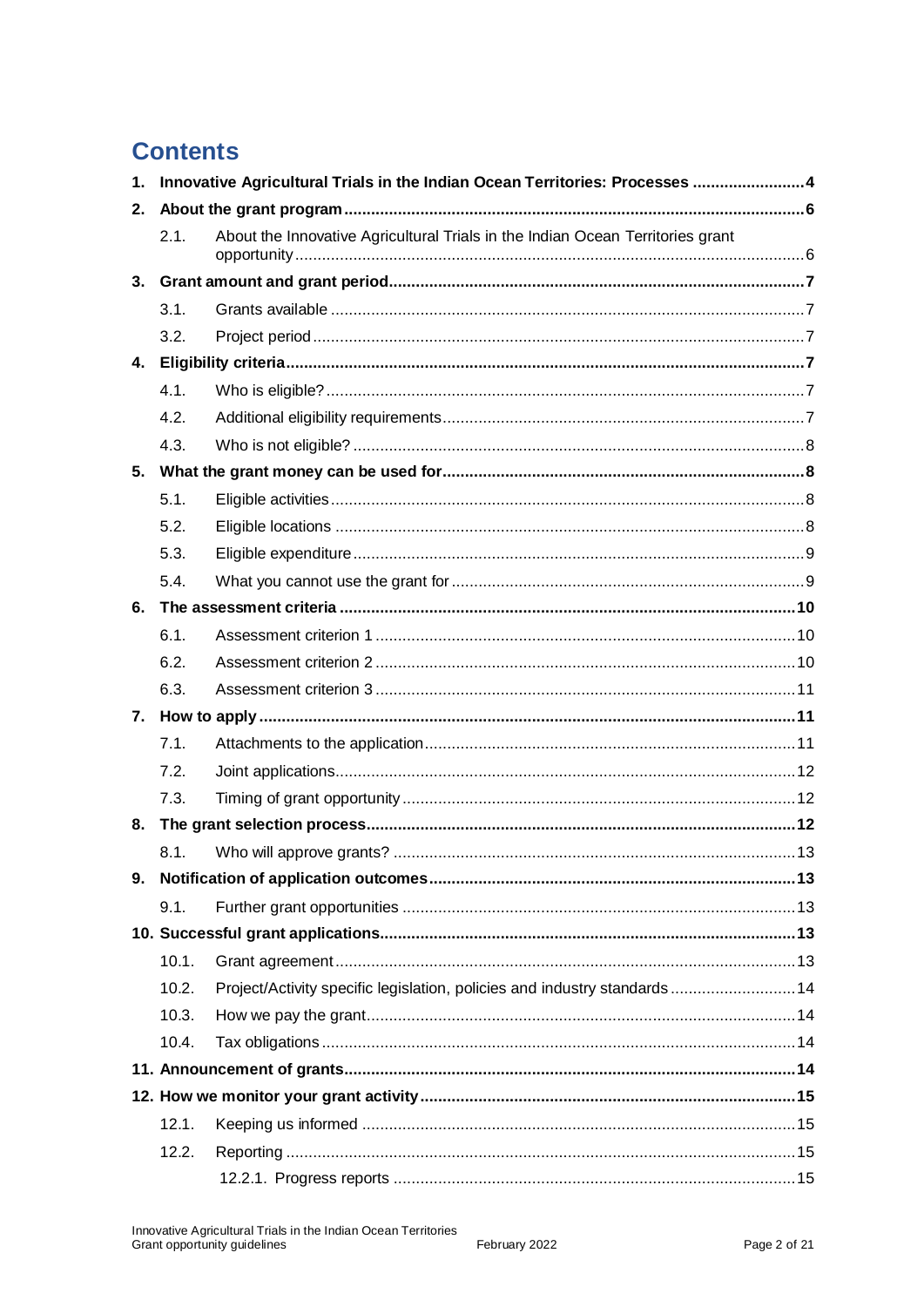|  | 12.3. |  |  |
|--|-------|--|--|
|  | 12.4. |  |  |
|  | 12.5. |  |  |
|  | 12.6. |  |  |
|  |       |  |  |
|  | 13.1. |  |  |
|  | 13.2. |  |  |
|  |       |  |  |
|  |       |  |  |
|  |       |  |  |
|  |       |  |  |
|  | 13.3. |  |  |
|  |       |  |  |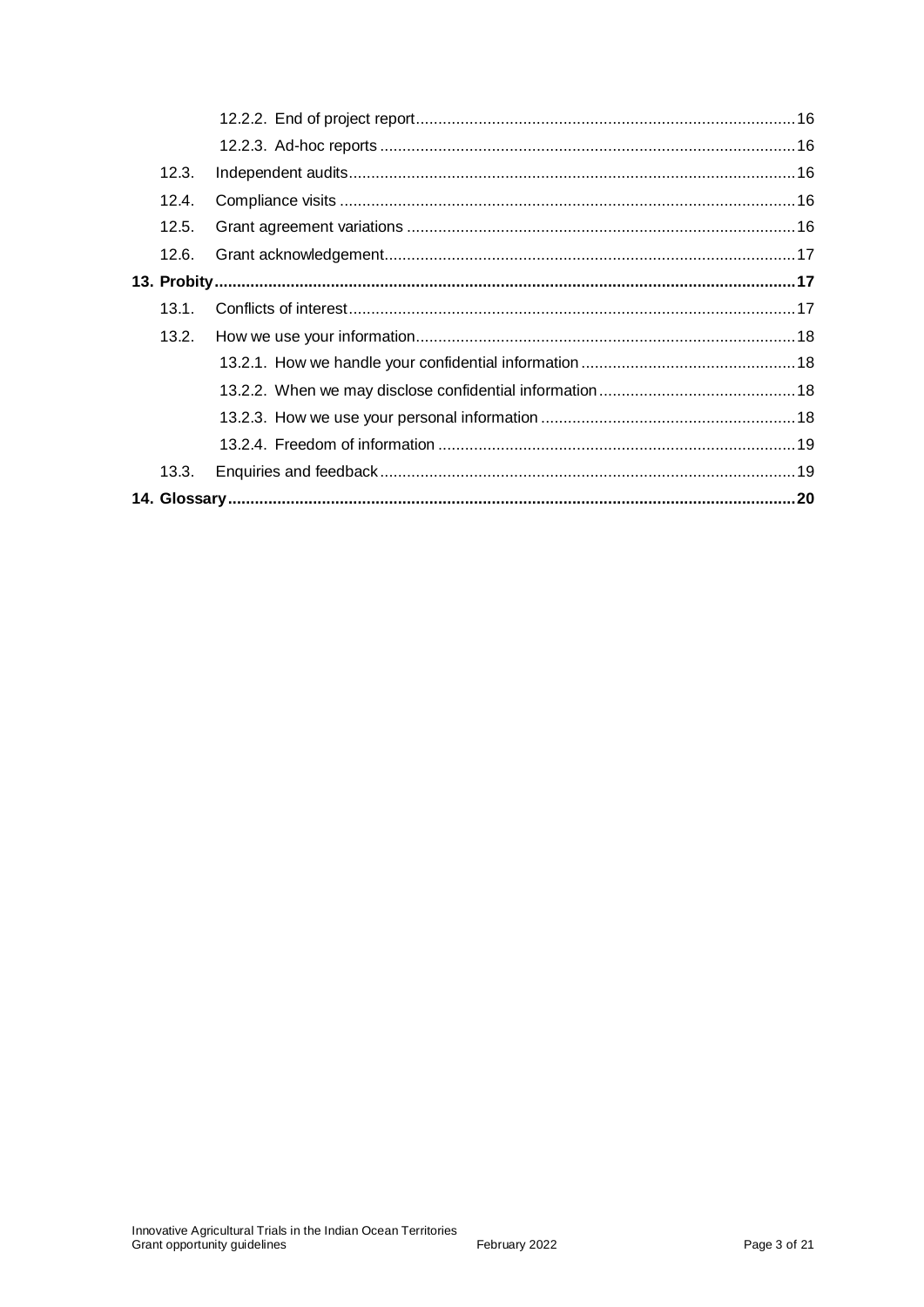# **1. Innovative Agricultural Trials in the Indian Ocean Territories: Processes**

#### **The Innovative Agricultural Trials in the Indian Ocean Territories is designed to achieve Australian Government objectives**

This grant opportunity is part of the above grant program which contributes to Department of Infrastructure, Transport, Regional Development and Communications Outcome 3. The Department of Infrastructure, Transport, Regional Development and Communications works with stakeholders to plan and design the grant program according to the *[Commonwealth Grants Rules](https://www.finance.gov.au/government/commonwealth-grants/commonwealth-grants-rules-guidelines)  [and Guidelines](https://www.finance.gov.au/government/commonwealth-grants/commonwealth-grants-rules-guidelines)*.

#### ↓

#### **The grant opportunity opens**

We publish the grant guidelines on business.gov.au and GrantConnect.

#### $\blacklozenge$ **You complete and submit a grant application**

You complete the application form, addressing all the eligibility and assessment criteria in order for your application to be considered.

#### J

#### **We assess all grant applications**

We review the applications against eligibility criteria and notify you if you are not eligible.

We assess eligible applications against the assessment criteria including an overall consideration of value with relevant money if the selection process is competitive and compare it to other eligible applications.

#### J

#### **We make grant recommendations**

We provide advice to the decision maker on the merits of each application. J

# **Grant decisions are made**

The decision maker decides which applications are successful. J

# **We notify you of the outcome**

We advise you of the outcome of your application. We may not notify unsuccessful applicants until grant agreements have been executed with successful applicants.

#### J

#### **We enter into a grant agreement**

We will enter into a grant agreement with successful applicants. The type of grant agreement is based on the nature of the grant and proportional to the risks involved.

### ↓ **Delivery of grant**

You undertake the grant activity as set out in your grant agreement. We manage the grant by working with you, monitoring your progress and making payments.

# ♦

**Evaluation of the Innovative Agricultural Trials in the Indian Ocean Territories**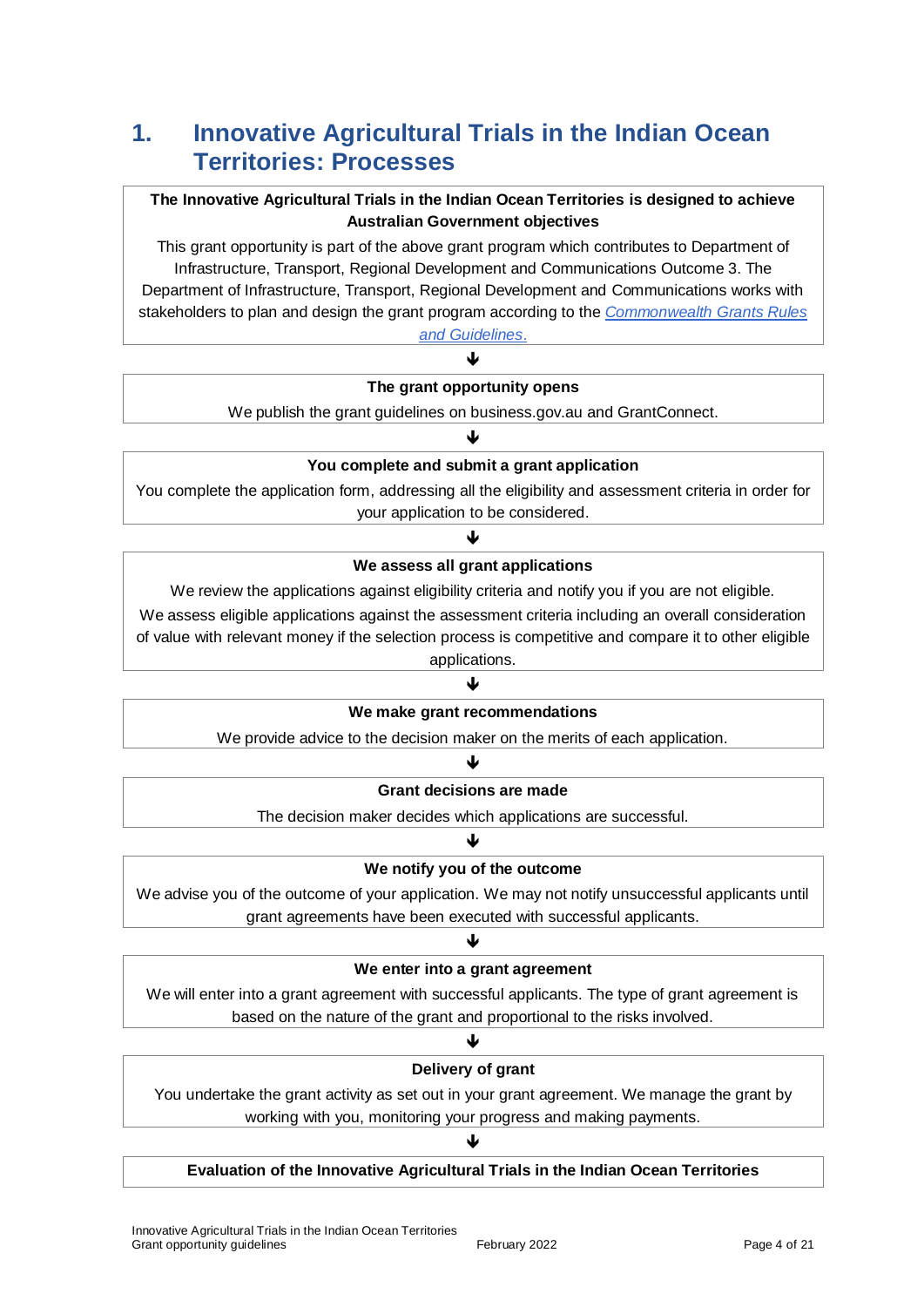We evaluate the specific grant activity and Indian Ocean Territories Economic Diversification Program / Innovative Agricultural Trials in the Indian Ocean Territories Grant as a whole. We base this on information you provide to us and that we collect from various sources.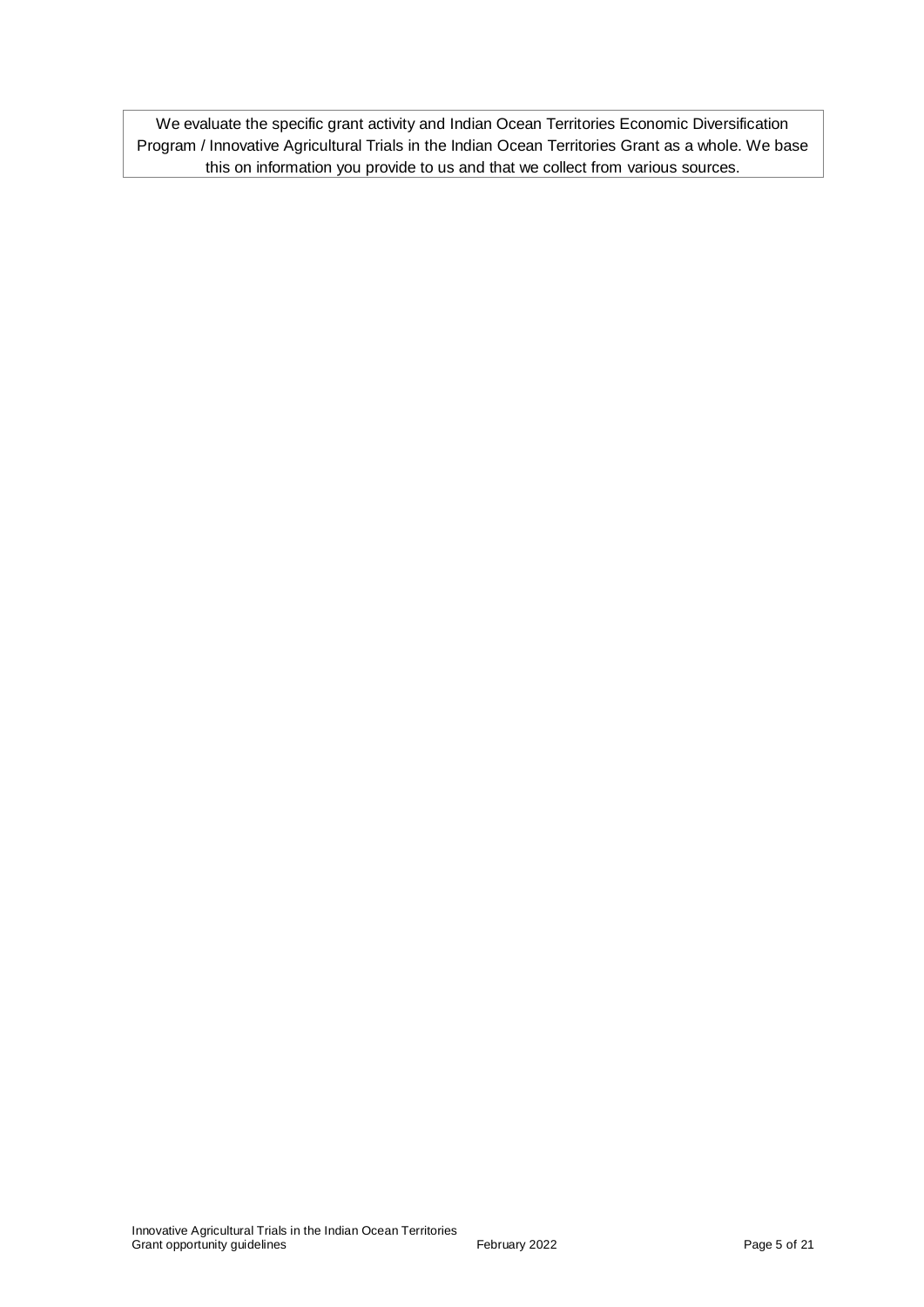# **2. About the grant program**

The Innovative Agricultural Trials in the Indian Ocean Territories (IOT) (the program) will run over two years from 2021-22 to 2022-23 on Christmas Island (CI) and the Cocos (Keeling) Islands (CKI). The program promotes economic diversification and growth by supporting agricultural and aquaculture trial demonstration sites designed to identify different produce that can be grown in the region and trial niche agricultural techniques. The program was announced as part of the Indian Ocean Territories Economic Diversification strategy.

This program aims to reduce reliance on costly imports of fresh produce, instead allowing the community to buy fresh, local produce supporting better health outcomes. By encouraging greater self-sufficiency, these trials may also create future entrepreneurial opportunities for participants.

The objectives of the program are to:

- support economic diversification and sustainable growth in the IOT
- **•** reduce dependency on imported produce by increasing the supply of locally-grown fresh and affordable produce
- support development of local skills and knowledge in agricultural, aquaculture and farming techniques.

The intended outcomes of the program are to:

- reduce food costs to the IOT community by reducing the need for costly imports
- allow the IOT community to buy fresh local produce and support better health outcomes
- undertake sound agricultural or aquaculture trials and produce results that are repeatable and adaptable
- develop a niche agricultural or aquaculture industry in the IOT that would contribute to food security and greater self-sufficiency
- promote entrepreneurialism in the region in the IOT.

We administer the program according to the *[Commonwealth Grants Rules and Guidelines](https://www.finance.gov.au/government/commonwealth-grants/commonwealth-grants-rules-guidelines)* [\(CGRGs\)](https://www.finance.gov.au/government/commonwealth-grants/commonwealth-grants-rules-guidelines)<sup>1</sup> .

### 2.1. About the Innovative Agricultural Trials in the Indian Ocean Territories grant opportunity

This document sets out:

 $\overline{a}$ 

- **the eligibility and assessment criterially**
- how we consider and assess grant applications
- how we notify applicants and enter into grant agreements with grantees
- how we monitor and evaluate grantees' performance
- **•** responsibilities and expectations in relation to the opportunity.

The Department of Industry, Science, Energy and Resources (the department) is responsible for administering this grant opportunity on behalf of Department of Infrastructure, Transport, Regional Development and Communications.

<sup>1</sup> <https://www.finance.gov.au/government/commonwealth-grants/commonwealth-grants-rules-guidelines>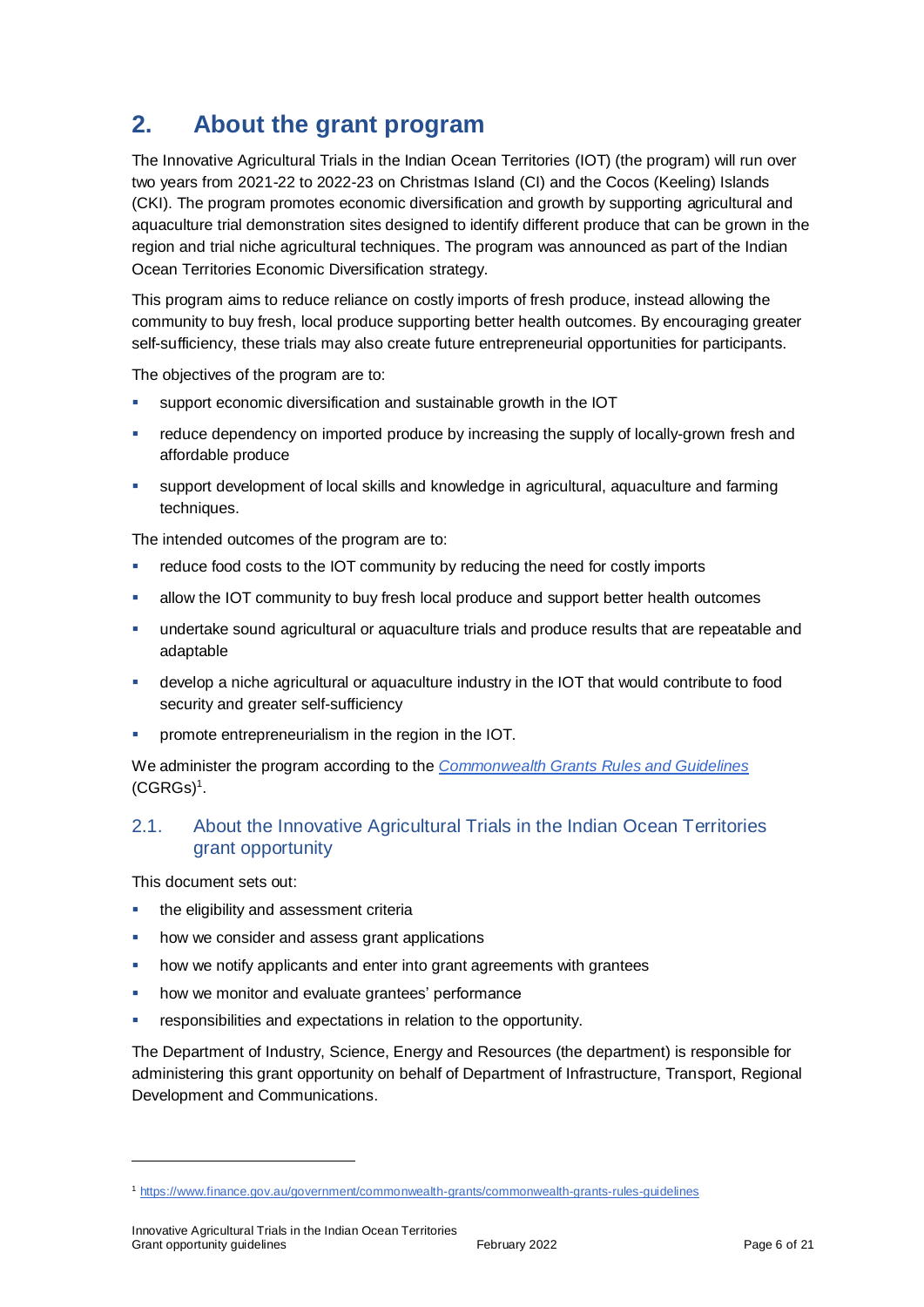We have defined key terms used in these guidelines in the glossary at section [14.](#page-19-0)

You should read this document carefully before you fill out an application.

# **3. Grant amount and grant period**

The Australian Government has announced a total of \$500,000 over two years from 2021-22 to 2022-23 for the program.

### 3.1. Grants available

The grant amount will be up to 100 per cent of eligible project expenditure (grant percentage).

- The minimum grant amount is \$50,000.
- The maximum grant amount is \$150,000.

You are responsible for the remaining eligible project expenditure plus any ineligible expenditure. You must provide an in-kind contribution to your project, which can include staff salaries.

We cannot fund your project if it receives funding from another Commonwealth government grant. You can apply for a grant for your project under more than one Commonwealth program, but if your application is successful, you must choose either the Innovative Agricultural Trials in the Indian Ocean Territories grant or the other Commonwealth grant.

### 3.2. Project period

The maximum project period is 11 months.

You must complete your project by 30 April 2023.

# **4. Eligibility criteria**

We cannot consider your application if you do not satisfy all eligibility criteria.

#### 4.1. Who is eligible?

To be eligible you must:

have an Australian Business Number (ABN)

and be one of the following entities:

- an entity incorporated in Australia
- a company limited by guarantee
- **a** an incorporated association
- an incorporated not for profit organisation
- a non-distributive co-operative
- an incorporated trustee on behalf of a trust
- an Australian local government agency or body as defined in Section 14 (Glossary)
- an Aboriginal and Torres Strait Islander Corporation registered under the *Corporations (Aboriginal and Torres Strait Islander) Act 2006* (Cth)
- a registered Aboriginal and Torres Strait Islander land council

#### 4.2. Additional eligibility requirements

We can only accept applications: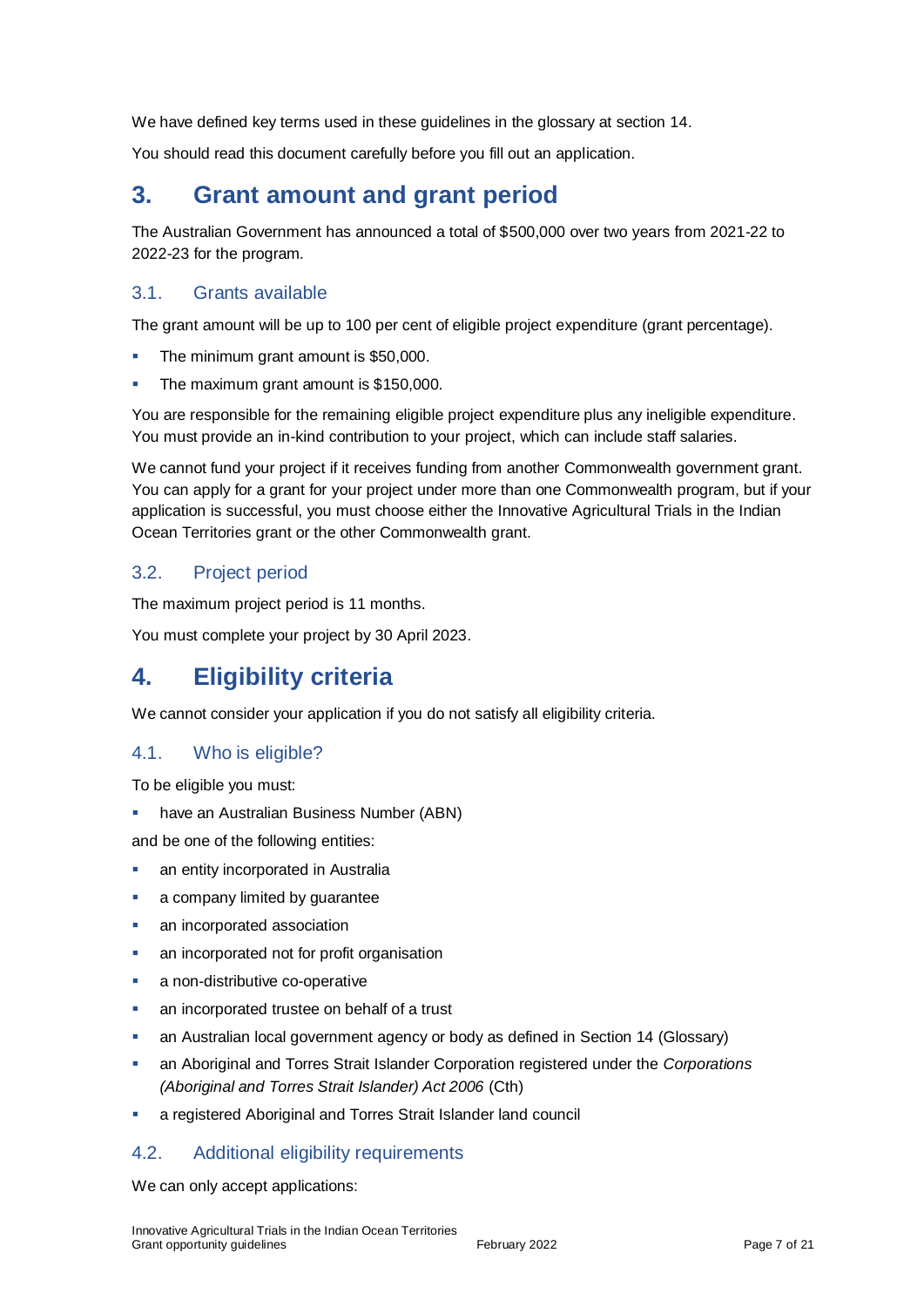- **•** where the project activities are located on Christmas Island or the Cocos (Keeling) Islands
- where you provide evidence from your board (or chief executive officer or equivalent if there is no board) that the project is supported, and that you can complete the project and meet the costs of the project not covered by grant funding.

We cannot waive the eligibility criteria under any circumstances.

# 4.3. Who is not eligible?

You are not eligible to apply if you are:

- any organisation not included in section 4.1
- an organisation, or your project partner is an organisation, included on the National Redress Scheme's website on the list of 'Institutions that have not joined or signified their intent to join the Scheme' [\(www.nationalredress.gov.au\)](http://www.nationalredress.gov.au/)
- an employer of 100 or more employees that has [not complied](https://www.wgea.gov.au/what-we-do/compliance-reporting/non-compliant-list) with the *Workplace Gender Equality Act (2012)*.

# **5. What the grant money can be used for**

# <span id="page-7-0"></span>5.1. Eligible activities

To be eligible your project must:

- set up a new local agricultural or aquaculture trial demonstration site in the IOT to identify different produce that can be grown in the region (existing gardens, or farm land can be used as long as the agricultural or aquaculture component of the project is not already in existence)
- be aimed at trialling innovative agricultural or aquaculture and farming techniques
- undertake farming research and produce rigorous research based farming methodologies
- encourage local community participation including knowledge sharing, community engagement and collaboration with local businesses
- have at least \$50,000 in eligible expenditure.

Eligible activities may include:

- establishment of an agricultural or aquaculture trial site (may take form of a community garden) including farming structures (e.g. fences, greenhouse, vertical farm construction, seaweed or prawn farm)
- developing an agricultural or aquaculture site for commercial or entrepreneurial purpose (e.g. prawn farms for export to Asia), where projects may be accessible to the broader public
- **FX** research activities including collaboration with research organisations
- community events including education and training activities
- **-** land cultivation for farming (e.g. seedling, transplanting, tilling etc.)
- **farm maintenance (e.g. watering, weeding and applying agrochemicals).**

We may also approve other activities.

#### 5.2. Eligible locations

Your project can include activities at different locations, as long as they are all on Christmas Island and/or the Cocos Keeling Islands.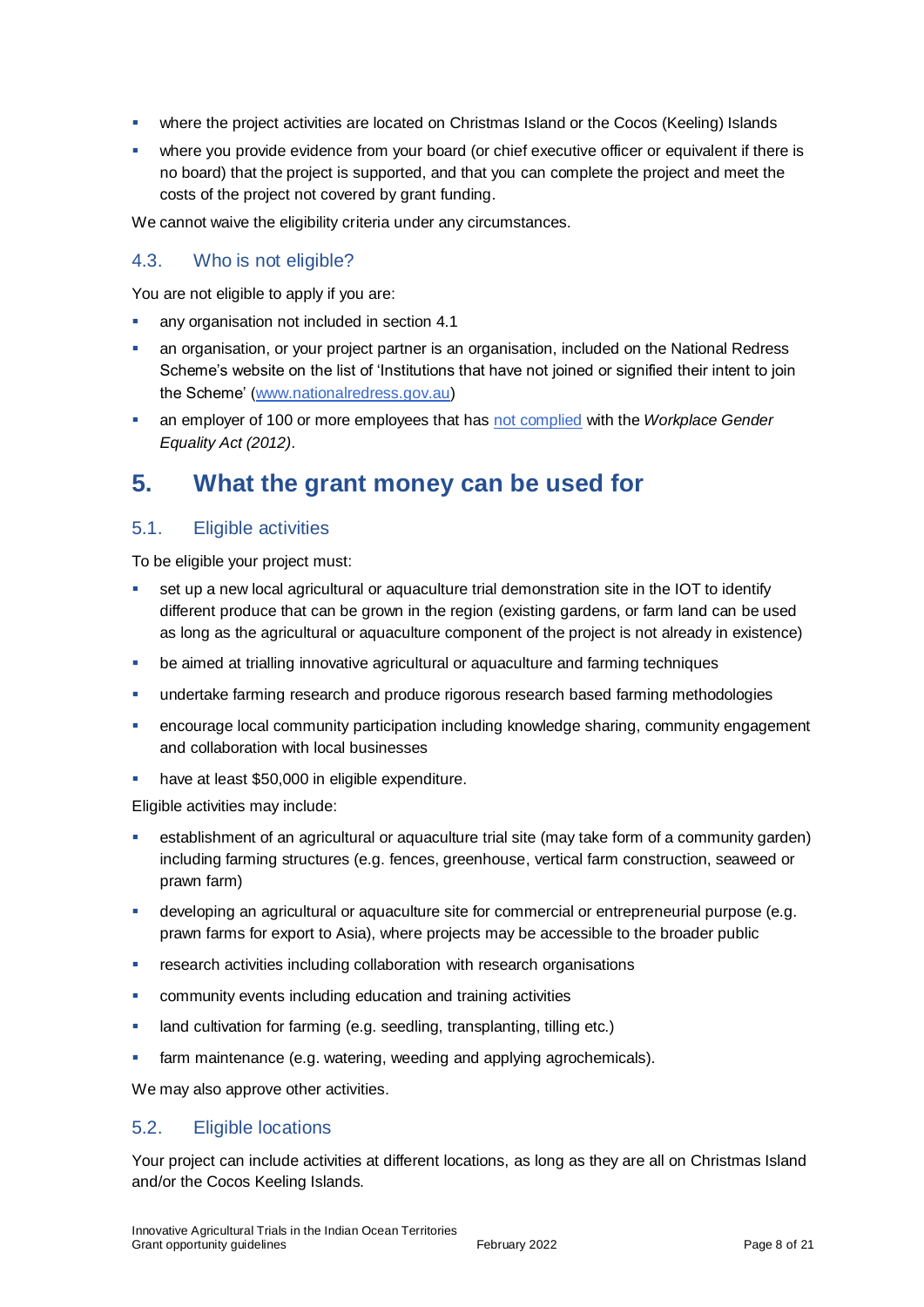# <span id="page-8-0"></span>5.3. Eligible expenditure

You can only spend grant funds on eligible expenditure you have incurred on an agreed project as defined in your grant agreement.

Eligible expenditure items include:

- purchase (or hire) of equipment and supplies to support eligible project activities (e.g. fertilisers, seed, soil, manure, water etc.)
- capital expenditure (e.g. greenhouses, sheds etc.)
- salaries and on-costs for personnel directly employed in delivering the project activities capped at 20 per cent of the total grant (this should be calculated on a pro-rata basis relative to their time commitment). This excludes project management or project co-ordination costs which are covered under administrative support below
- contract expenditure, the cost of any agreed project activities that you contract to others directly relating to the program objectives
- staff training that directly supports the achievement of project outcomes (maximum 20 per cent of the grant)
- administrative support and overheads additional to the normal day to day running costs of the organisation, including project management or project co-ordination (maximum 10 per cent of the grant)
- provision of light refreshments/drinks (excluding alcohol) to maintain hydration and support safe community participation at community events (maximum 5 per cent of the grant)
- reporting on project outcomes (maximum 5 per cent of the grant).

We may update the guidance on eligible and ineligible expenditure from time to time. If your application is successful, the version in place when you submitted your application applies to your project.

If your application is successful, we will ask you to verify project costs that you provided in your application. You will need to provide evidence such as quotes for major costs.

Not all expenditure on your project may be eligible for grant funding. The Program Delegate (who is a manager within the department with responsibility for the program) makes the final decision on what is eligible expenditure and may give additional guidance on eligible expenditure if required.

To be eligible, expenditure must:

- be a direct cost of the project
- be incurred by you for required project audit activities.

You must incur the project expenditure between the project start and end date for it to be eligible unless stated otherwise.

You may elect to commence your project from the date we notify you that your application is successful. We are not responsible for any expenditure you incur until a grant agreement is executed. The Commonwealth will not be liable, and should not be held out as being liable, for any activities undertaken before the grant agreement is executed.

# 5.4. What you cannot use the grant for

Expenditure items that are not eligible are:

items that do not meet biosecurity standards or pass biosecurity requirements (see Biosecurity [Act 2015\)](https://www.agriculture.gov.au/biosecurity/legislation/biosecurity-legislation)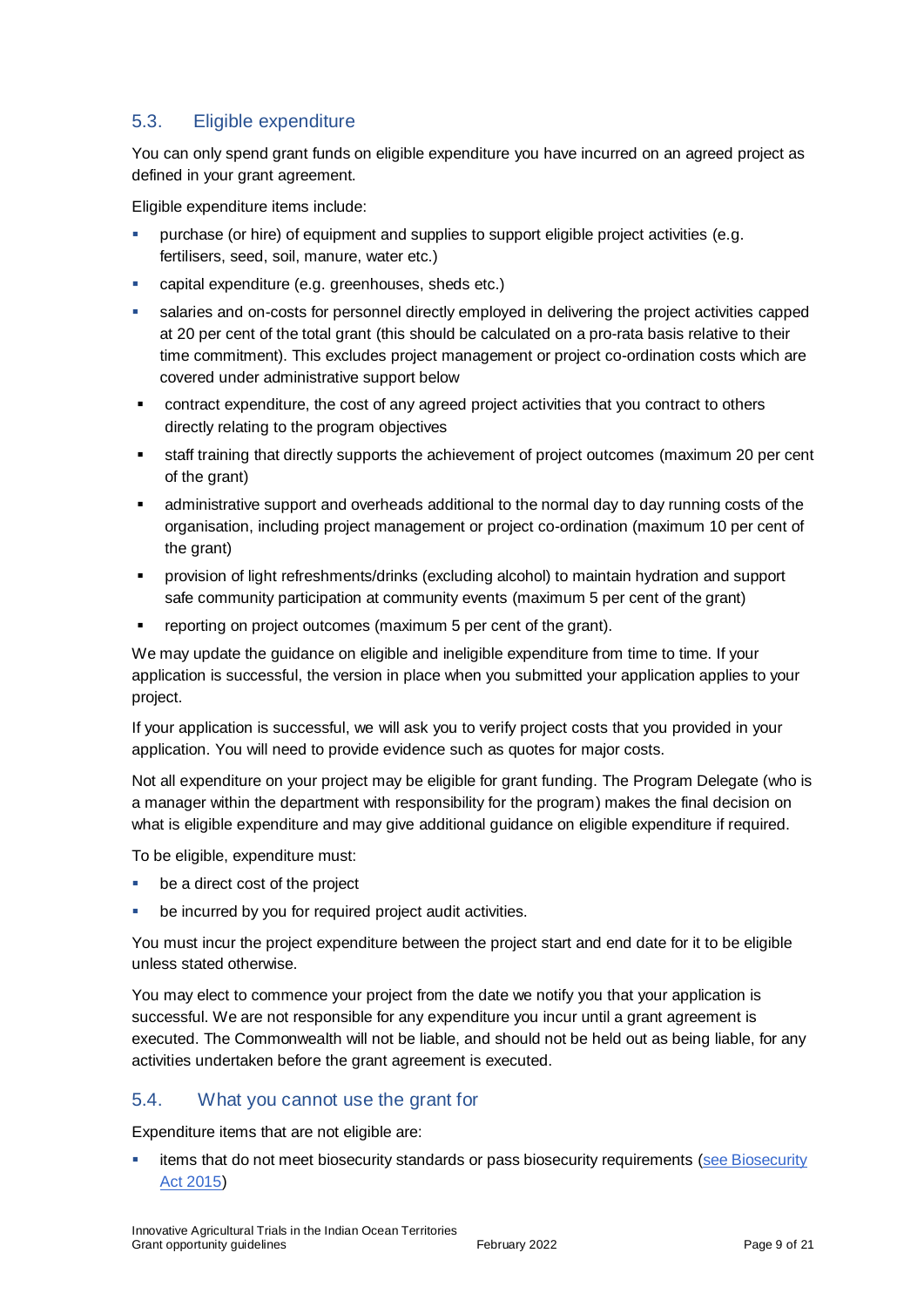- **·** items or crops used for pharmaceutical production
- existing projects, commercial activities or functions.

# **6. The assessment criteria**

The application form asks questions that relate to the assessment criteria below. The amount of detail and supporting evidence you provide in your application should be relative to the project size, complexity and grant amount requested. You should provide evidence to support your answers. The application form displays size limits for answers.

### 6.1. Assessment criterion 1

#### **Project alignment with program objectives and outcomes (weighting 30%)**

You should demonstrate this by describing:

- a. how your project will support an agricultural or aquaculture trial demonstration site designed to identify niche agricultural or aquaculture techniques that could be trialled and/or different produce that can be grown in the IOT
- b. the location/s where your project activities will take place and how you will engage the local community
- c. what type of agricultural or aquaculture and farming techniques will your project research/explore, what type of crops you will grow and the local demand for these crops
- d. the benefits provided by your project activities to the broader community and how these benefits will be maintained into the future
- e. any commercial or entrepreneurial elements to the project, including how the project may be accessible to the broader public

# 6.2. Assessment criterion 2

#### **Capacity, capability and resources to deliver the project (weighting 40%)**

You should demonstrate this by describing:

- a. your access to personnel with the knowledge, skills and experience in delivering your project activities including any research organisation (on or off the Islands) and any commercial/businesses on the Islands you have partnered with and the associated expertise they will bring to the trial (you will need to demonstrate how these partners have been selected in an open and transparent process)
- b. your plan to manage the project, including a sound budget, risk management and governance arrangements (you will be required to attach a project plan to your application)
- c. your readiness to commence the project with appropriate insurance, relevant approvals in place or ability to have them in place prior to commencement and contingency measures for force majeure events, including but not limited to public health emergencies or extreme weather events such as cyclones
- d. Your plans to maintain any infrastructure following the project period, such as continued involvement of community garden volunteers or budgeting for maintenance of agricultural or aquaculture equipment
- e. how you will monitor and measure the success of your project.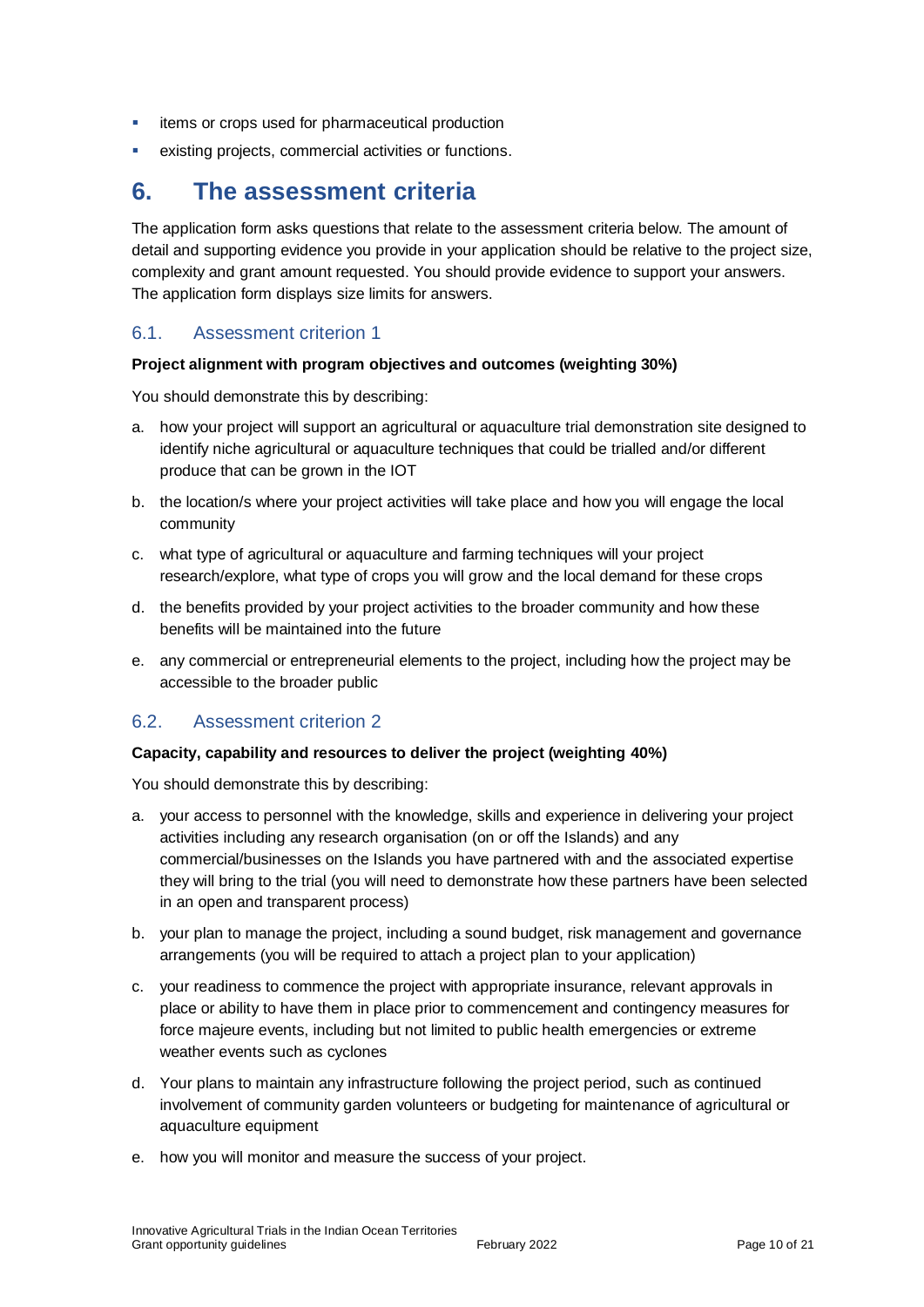# 6.3. Assessment criterion 3

#### **Benefits of your project (weighting 30%)**

You should demonstrate this by describing:

- a. your ability to provide community benefit, which could be in the form of knowledge sharing with the community through demonstration sites or community events, encouraging the development of private copies of the project or physical support in the form of seeds/poultry/soil
- b. how you will source local services to support the delivery of the project, including labourers and other services as needed.

# **7. How to apply**

Before applying, you should read and understand these guidelines, the sample [application form](https://business.gov.au/grants-and-programs/innovative-agricultural-trials-in-indian-ocean-territories#keydocuments) and if applicable, the sample [grant agreement](https://business.gov.au/grants-and-programs/innovative-agricultural-trials-in-indian-ocean-territories#keydocuments) published on business.gov.au and GrantConnect.

To apply, you must:

- complete the online [application form](https://business.gov.au/grants-and-programs/innovative-agricultural-trials-in-indian-ocean-territories#keydocuments) via business.gov.au
- **•** provide all the information requested
- address all eligibility and assessment criteria
- **imclude all necessary attachments**
- list any application restrictions specific to the program.

You should retain a copy of your application for your own records.

You are responsible for making sure your application is complete and accurate. Giving false or misleading information is a serious offence under the *Criminal Code Act 1995* (Cth). If we consider that you have provided false or misleading information we may not progress your application. If you find an error in your application after submitting it, you should call us immediately on 13 28 46.

If we find an error or information that is missing, we may ask for clarification or additional information from you that will not change the nature of your application. However, we can refuse to accept any additional information from you that would change your submission after the application closing time.

If you need further guidance around the application process or translation services, or if you are unable to submit an application online, [contact us](https://www.business.gov.au/contact-us) at business.gov.au or by calling 13 28 46.

#### 7.1. Attachments to the application

You must provide the following documents with your application:

- **project plan**
- **•** project budget
- evidence of support from the organisation, board, CEO or equivalent (template provided on [business.gov.au](https://business.gov.au/grants-and-programs/innovative-agricultural-trials-in-indian-ocean-territories#keydocuments) an[d GrantConnect\)](http://www.grants.gov.au/). Where the CEO or equivalent submits the application, we will accept this as evidence of support
- **EXECTE FIELD EXECTE FIELD FIELD FIELD** research organisation and/or local commercial/businesses (where applicable)

You must attach supporting documentation to the application form in line with the instructions provided within the form. You should only attach requested documents. We will not consider information in attachments that we do not request.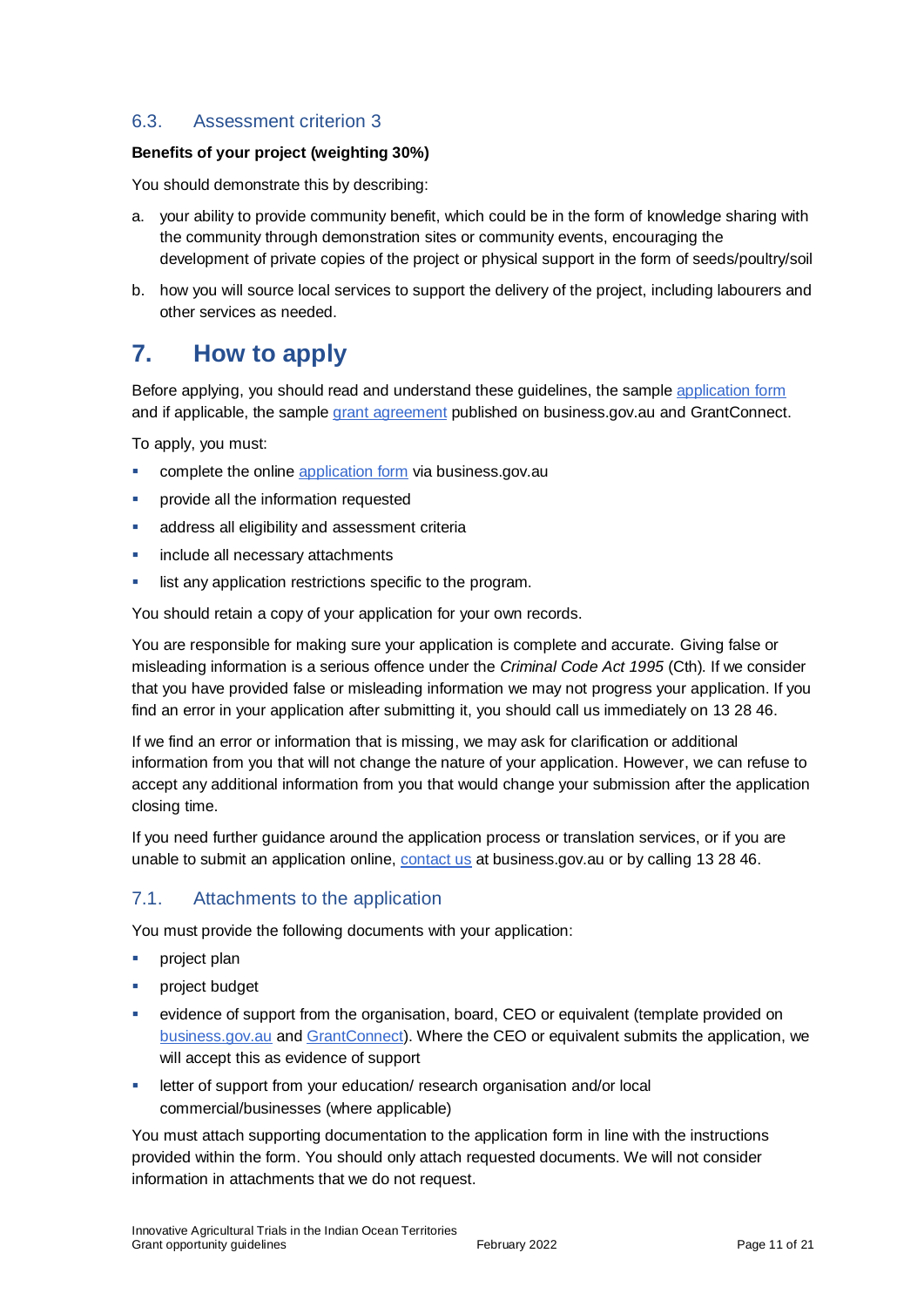# 7.2. Joint applications

We recognise that some organisations may want to join together as a group to deliver a project. In these circumstances, you must appoint a lead organisation or eligible individual. Only the lead organisation or eligible individual can submit the application form and enter into the grant agreement with the Commonwealth. The application should identify all other members of the proposed group and include a letter of support from each of the project partners. Each letter of support should include:

- **details of the project partner**
- an overview of how the project partner will work with the lead organisation or lead eligible individual and any other project partners in the group to successfully complete the project
- an outline of the relevant experience and/or expertise the project partner will bring to the group
- the roles/responsibilities the project partner will undertake, and the resources it will contribute (if any)
- **details of a nominated management level contact officer.**

You must have a formal arrangement in place with all parties prior to execution of the grant agreement.

# 7.3. Timing of grant opportunity

You can only submit an application between the published opening and closing dates. We cannot accept late applications.

If you are successful we expect you will be able to commence your project around June 2022.

| Table 1: Expected timing for this grant opportunity |                  |  |
|-----------------------------------------------------|------------------|--|
| Activity                                            | <b>Timeframe</b> |  |
| Assessment of applications                          | 4 weeks          |  |
| Approval of outcomes of selection process           | 4 weeks          |  |
| Negotiations and award of grant agreements          | 6 weeks          |  |
| Notification to unsuccessful applicants             | 2 weeks          |  |
| Earliest start date of grant activity               | June 2022        |  |
| End date of grant commitment                        | 30 June 2023     |  |

#### Table 1: Expected timing for this grant opportunity

# **8. The grant selection process**

We first review your application against the eligibility criteria. If eligible, we will then assess it against the assessment criteria. Only eligible applications will proceed to the assessment stage.

We consider your application on its merits, based on:

- **•** how well it meets the criteria
- **EXEDEE if competitive, how it compares to other applications**
- **•** whether it provides value with relevant money.

When assessing whether the application represents value with relevant money, we will have regard to:

**the overall objectives of the grant opportunity**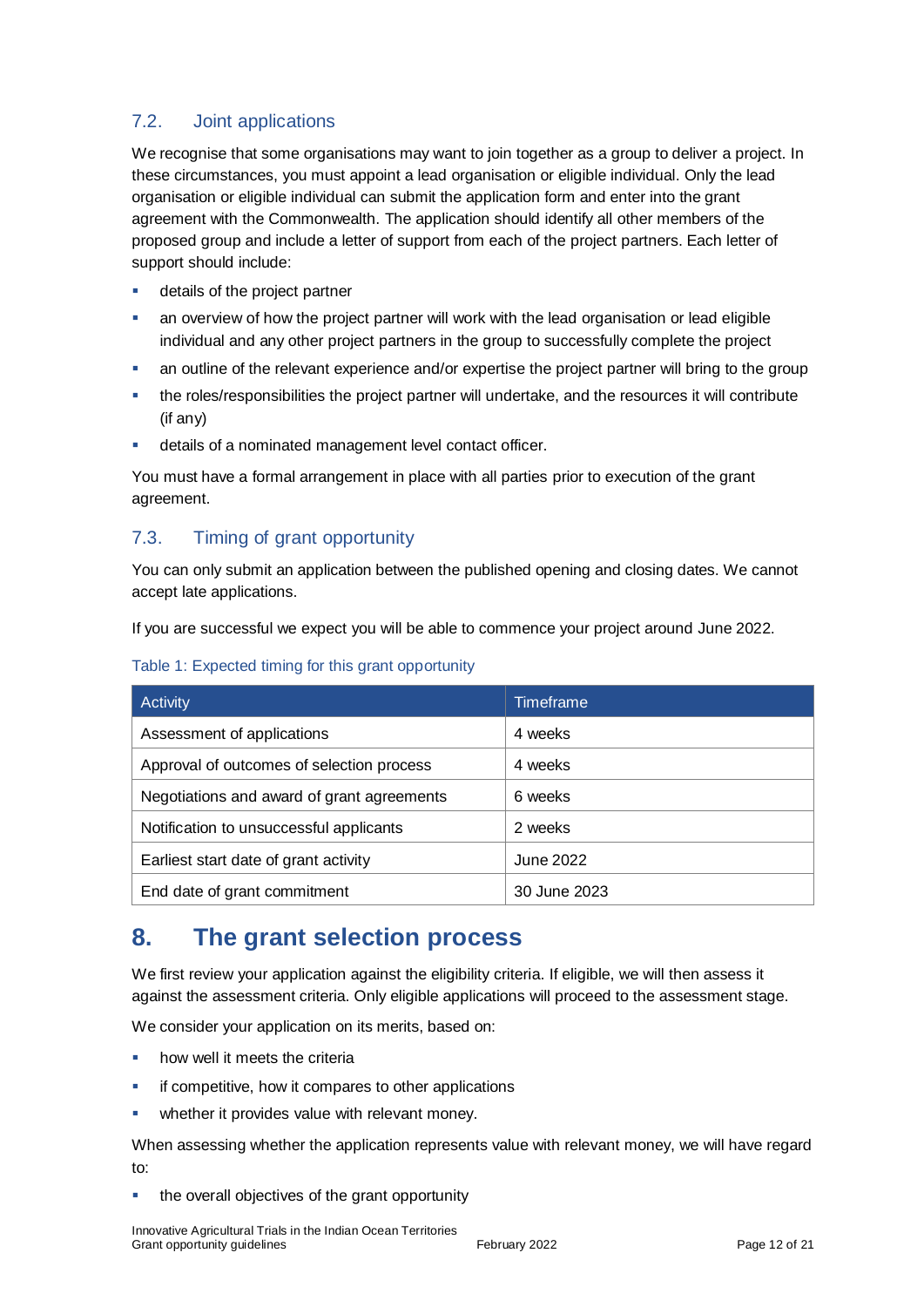- the evidence provided to demonstrate how your project contributes to meeting those objectives
- the relative value of the grant sought.

### 8.1. Who will approve grants?

The Program Delegate decides which grants to approve taking into account the application assessment and the availability of grant funds.

The Program Delegate's decision is final in all matters, including:

- the grant approval
- the grant funding to be awarded
- any conditions attached to the offer of grant funding.

We cannot review decisions about the merits of your application.

The Program Delegate will not approve funding if there is insufficient program funds available across relevant financial years for the program.

# **9. Notification of application outcomes**

We will advise you of the outcome of your application in writing. If you are successful, we advise you of any specific conditions attached to the grant.

If you are unsuccessful, we will give you an opportunity to discuss the outcome with us.

### 9.1. Further grant opportunities

If there are not enough suitable applications to meet the program's objectives, we will re-evaluate the delivery of the grant opportunity.

# **10. Successful grant applications**

#### 10.1. Grant agreement

You must enter into a legally binding grant agreement with the Commonwealth. We will use a standard grant agreement. The grant agreement has general terms and conditions that cannot be changed. A sample [grant agreement](https://business.gov.au/grants-and-programs/innovative-agricultural-trials-in-indian-ocean-territories#keydocuments) is available on business.gov.au and GrantConnect.

We must execute a grant agreement with you before we can make any payments. Execute means both you and the Commonwealth have signed the agreement. We are not responsible for any expenditure you incur until a grant agreement is executed.

The approval of your grant may have specific conditions determined by the assessment process or other considerations made by the Program Delegate. We will identify these in the offer of grant funding.

If you enter an agreement under the Innovative Agricultural Trials in the Indian Ocean Territories, you cannot receive other grants for this project for the same activities from other Commonwealth, State or Territory granting programs.

The Commonwealth may recover grant funds if there is a breach of the grant agreement.

You will have 30 days from the date of a written offer to execute this grant agreement with the Commonwealth. During this time, we will work with you to finalise details.

The offer may lapse if both parties do not sign the grant agreement within this time. Under certain circumstances, we may extend this period. We base the approval of your grant on the information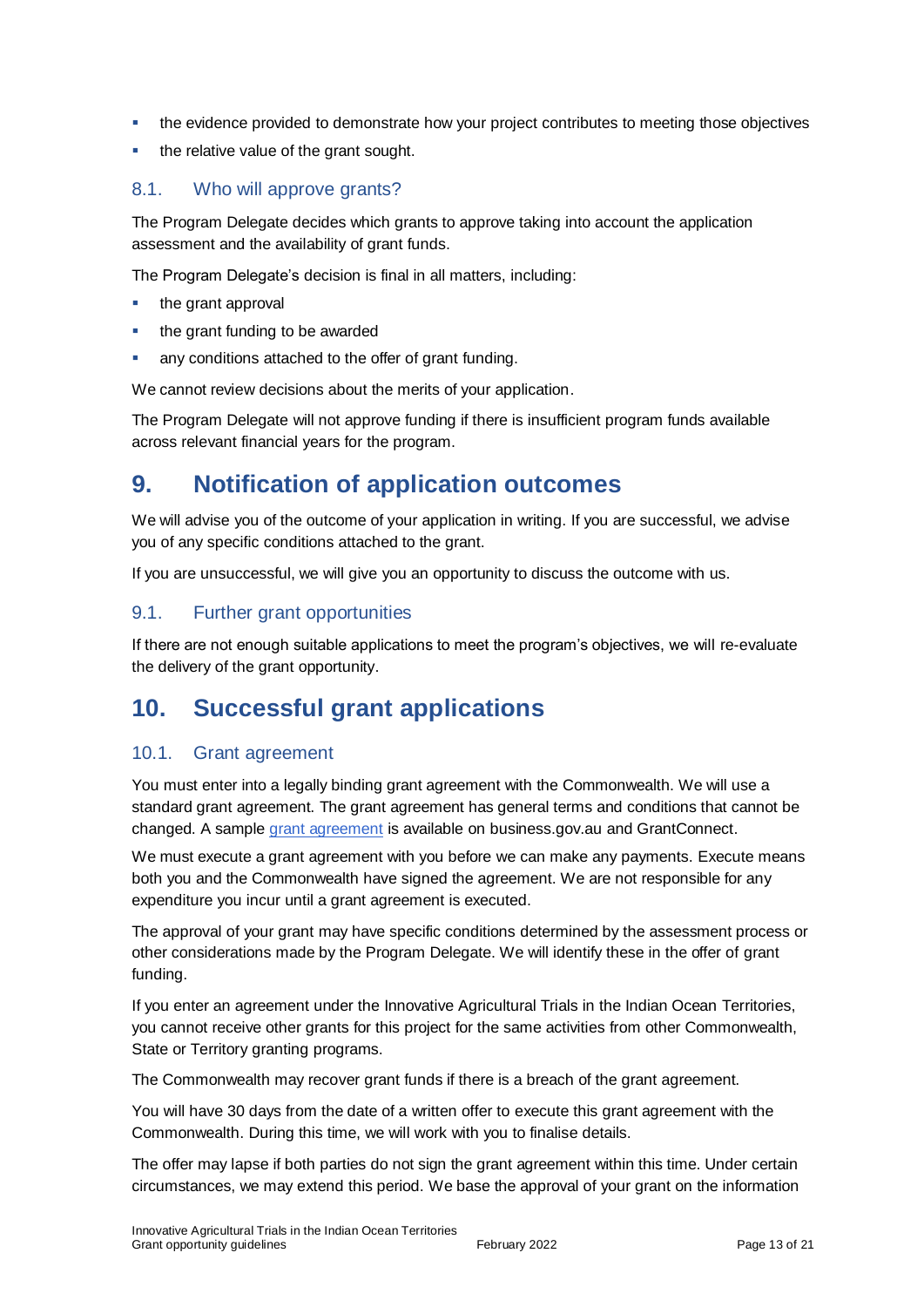you provide in your application. We will review any required changes to these details to ensure they do not impact the project as approved by the Program Delegate.

# 10.2. Project/Activity specific legislation, policies and industry standards

You must comply with all relevant laws and regulations in undertaking your project. You must also comply with the specific legislation/policies/industry standards that follow. It is a condition of the grant funding that you meet these requirements. We will include these requirements in your grant agreement.

In particular, you will be required to comply with:

- state/territory legislation in relation to working with children
- [The Biosecurity Act 2015](https://www.agriculture.gov.au/biosecurity/legislation/biosecurity-legislation)
- any government-required permits.

### 10.3. How we pay the grant

The grant agreement will state the:

- maximum grant amount we will pay
- **•** proportion of eligible expenditure covered by the grant (grant percentage)
- any in-kind contributions you will make
- any financial contribution provided by you or a third party.

We will not exceed the maximum grant amount under any circumstances. If you incur extra costs, you must meet them yourself.

We will make payments according to an agreed schedule set out in the grant agreement. Payments are subject to satisfactory progress on the project.

# 10.4. Tax obligations

If you are registered for the Goods and Services Tax (GST), where applicable we will add GST to your grant payment and provide you with a recipient created tax invoice. You are required to notify us if your GST registration status changes during the project period. GST does not apply to grant payments to government related entities<sup>2</sup>.

Grants are assessable income for taxation purposes, unless exempted by a taxation law. We recommend you seek independent professional advice on your taxation obligations or seek assistance from the [Australian Taxation Office.](https://www.ato.gov.au/) We do not provide advice on tax.

# **11. Announcement of grants**

We will publish non-sensitive details of successful projects on GrantConnect. We are required to do this by the *[Commonwealth Grants Rules and Guidelines](https://www.finance.gov.au/government/commonwealth-grants/commonwealth-grants-rules-guidelines)* unless otherwise prohibited by law. We may also publish this information on business.gov.au. This information may include:

- name of your organisation
- **title of the project**

 $\overline{a}$ 

description of the project and its aims

<sup>2</sup> See Australian Taxation Office ruling GSTR 2012/2 available at ato.gov.au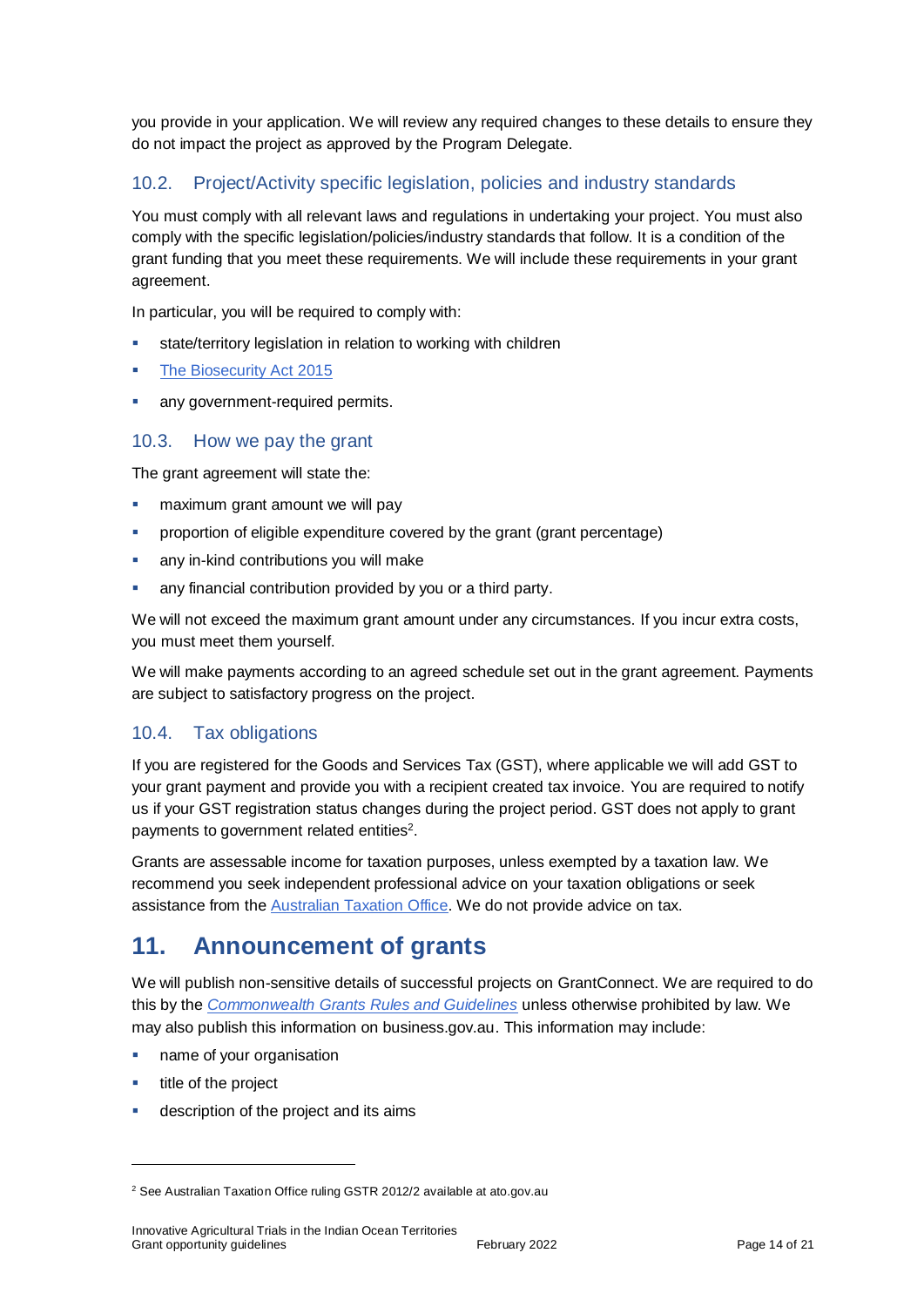- **amount of grant funding awarded**
- **Australian Business Number**
- business location
- **vour organisation's industry sector.**

# **12. How we monitor your grant activity**

# 12.1. Keeping us informed

You should let us know if anything is likely to affect your project or organisation.

We need to know of any key changes to your organisation or its business activities, particularly if they affect your ability to complete your project, carry on business and pay debts due.

You must also inform us of any changes to your:

- name
- addresses
- nominated contact details
- bank account details.

If you become aware of a breach of terms and conditions under the grant agreement, you must contact us immediately.

You must notify us of events relating to your project and provide an opportunity for the Minister or their representative to attend.

# 12.2. Reporting

You must submit reports in line with the [grant agreement.](file://///prod.protected.ind/User/user03/LLau2/insert%20link%20here) We will provide the requirements for these reports as appendices in the grant agreement. We will remind you of your reporting obligations before a report is due. We will expect you to report on:

- **•** progress against agreed project milestones
- project expenditure, including expenditure of grant funds
- contributions of participants directly related to the project.

The amount of detail you provide in your reports should be relative to the project size, complexity and grant amount.

We will monitor the progress of your project by assessing reports you submit and may conduct site visits to confirm details of your reports if necessary. Occasionally we may need to re-examine claims, seek further information or request an independent audit of claims and payments.

#### 12.2.1. Progress reports

Progress reports must:

- include details of your progress towards completion of agreed project activities
- show the total eligible expenditure incurred to date
- include evidence of expenditure
- be submitted by the report due date (you can submit reports ahead of time if you have completed relevant project activities).

We will only make grant payments when we receive satisfactory progress reports.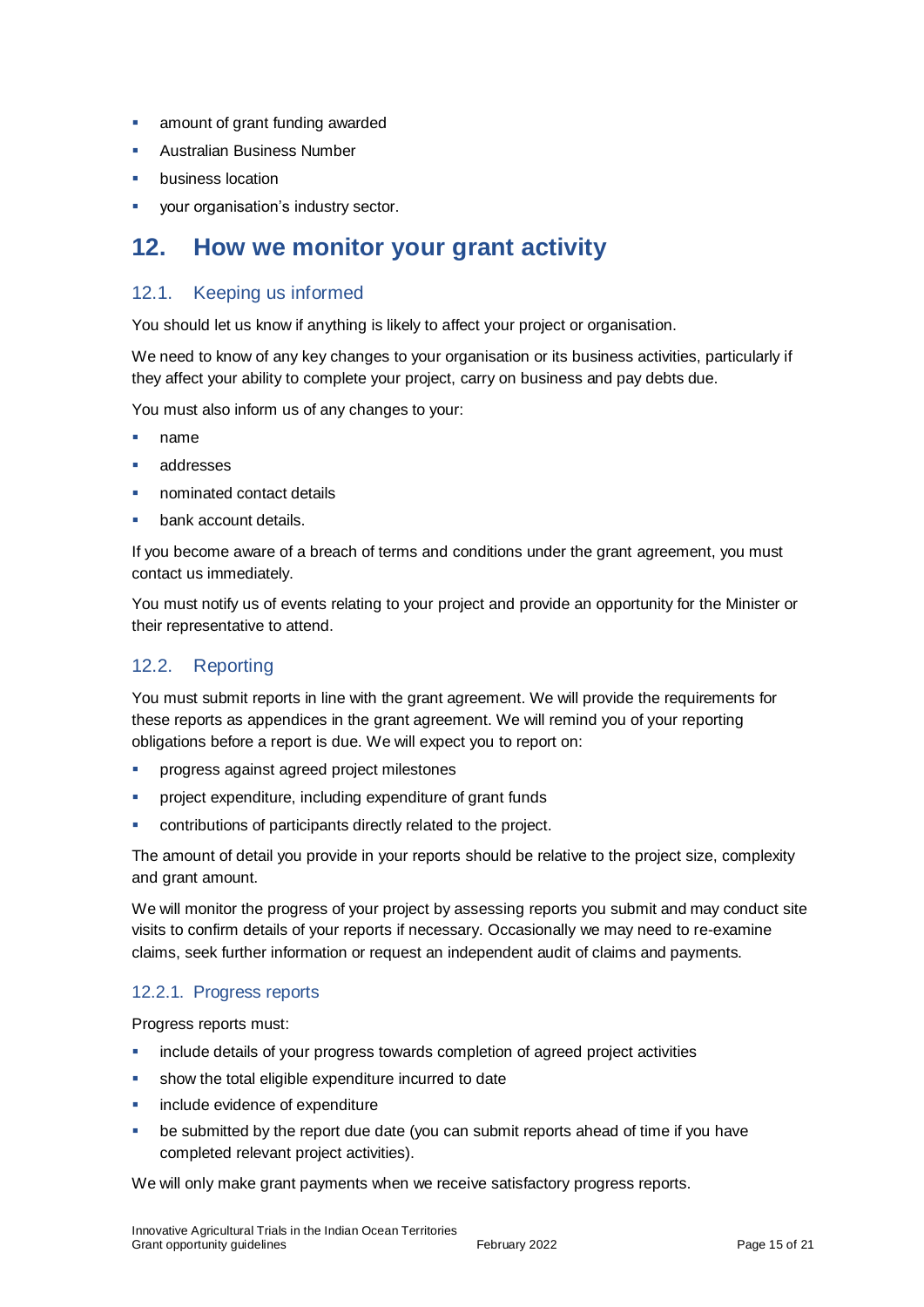You must discuss any project or milestone reporting delays with us as soon as you become aware of them.

# 12.2.2. End of project report

When you complete the project, you must submit an end of project report.

End of project reports must:

- include the agreed evidence as specified in the grant agreement
- identify the total eligible expenditure incurred for the project
- include a declaration that the grant money was spent in accordance with the grant agreement and to report on any underspends of the grant money
- **be submitted by the report due date.**

#### 12.2.3. Ad-hoc reports

We may ask you for ad-hoc reports on your project. This may be to provide an update on progress, or any significant delays or difficulties in completing the project.

### 12.3. Independent audits

We may ask you to provide an independent audit report. An audit report will verify that you spent the grant in accordance with the grant agreement. The audit report requires you to prepare a statement of grant income and expenditure. The report template is available on business.gov.au and GrantConnect.

### 12.4. Compliance visits

We may visit you during the project period, or at the completion of your project to review your compliance with the grant agreement. We may also inspect the records you are required to keep under the grant agreement. We will provide you with reasonable notice of any compliance visit.

#### 12.5. Grant agreement variations

We recognise that unexpected events may affect project progress. In these circumstances, you can request a variation to your grant agreement, including:

- changing project milestones
- extending the timeframe for completing the project but within the maximum time period allowed in program guidelines year period
- changing project activities.

The program does not allow for:

an increase of grant funds.

If you want to propose changes to the grant agreement, you must put them in writing before the project grant agreement end date. We can provide you with a variation request template.

If a delay in the project causes milestone achievement and payment dates to move to a different financial year, you will need a variation to the grant agreement. We can only move funds between financial years if there is enough program funding in the relevant year to allow for the revised payment schedule. If we cannot move the funds, you may lose some grant funding.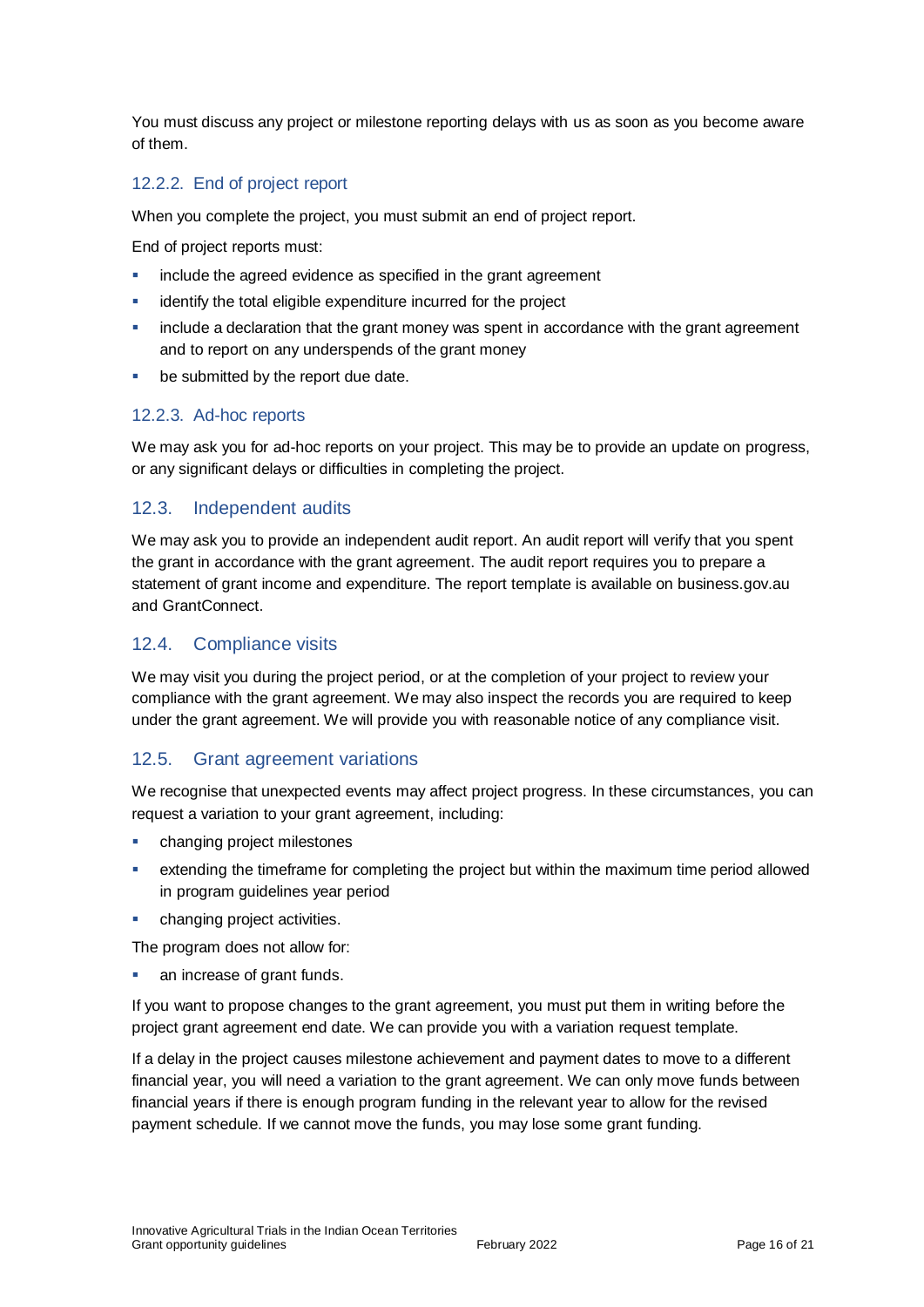You should not assume that a variation request will be successful. We will consider your request based on factors such as:

- how it affects the project outcomes
- consistency with the program policy objective, grant opportunity guidelines and any relevant policies of the department
- changes to the timing of grant payments
- availability of program funds.

### 12.6. Grant acknowledgement

If you make a public statement about a project funded under the program, including in a brochure or publication, you must acknowledge the grant by using the following:

'This project received grant funding from the Australian Government.'

If you erect signage in relation to the project, the signage must contain an acknowledgement of the grant.

# **13. Probity**

We will make sure that the grant opportunity process is fair, according to the published guidelines, incorporates appropriate safeguards against fraud, unlawful activities and other inappropriate conduct and is consistent with the CGRGs.

# 13.1. Conflicts of interest

Any conflicts of interest could affect the performance of the grant opportunity or program. There may be a [conflict of interest,](http://www.apsc.gov.au/publications-and-media/current-publications/aps-values-and-code-of-conduct-in-practice/conflict-of-interest) or perceived conflict of interest, if our staff, any member of a committee or advisor and/or you or any of your personnel:

- has a professional, commercial or personal relationship with a party who is able to influence the application selection process, such as an Australian Government officer
- has a relationship with or interest in, an organisation, which is likely to interfere with or restrict the applicants from carrying out the proposed activities fairly and independently or
- **•** has a relationship with, or interest in, an organisation from which they will receive personal gain because the organisation receives a grant under the grant program/ grant opportunity.

As part of your application, we will ask you to declare any perceived or existing conflicts of interests or confirm that, to the best of your knowledge, there is no conflict of interest.

If you later identify an actual, apparent, or perceived conflict of interest, you must inform us in writing immediately.

Conflicts of interest for Australian Government staff are handled as set out in the Australian [Public](https://www.legislation.gov.au/Details/C2019C00057)  [Service Code of Conduct \(Section 13\(7\)\)](https://www.legislation.gov.au/Details/C2019C00057)<sup>3</sup> of the *Public Service Act 1999* (Cth). Committee members and other officials including the decision maker must also declare any conflicts of interest.

 $\overline{a}$ 

<sup>3</sup> https://www.legislation.gov.au/Details/C2019C00057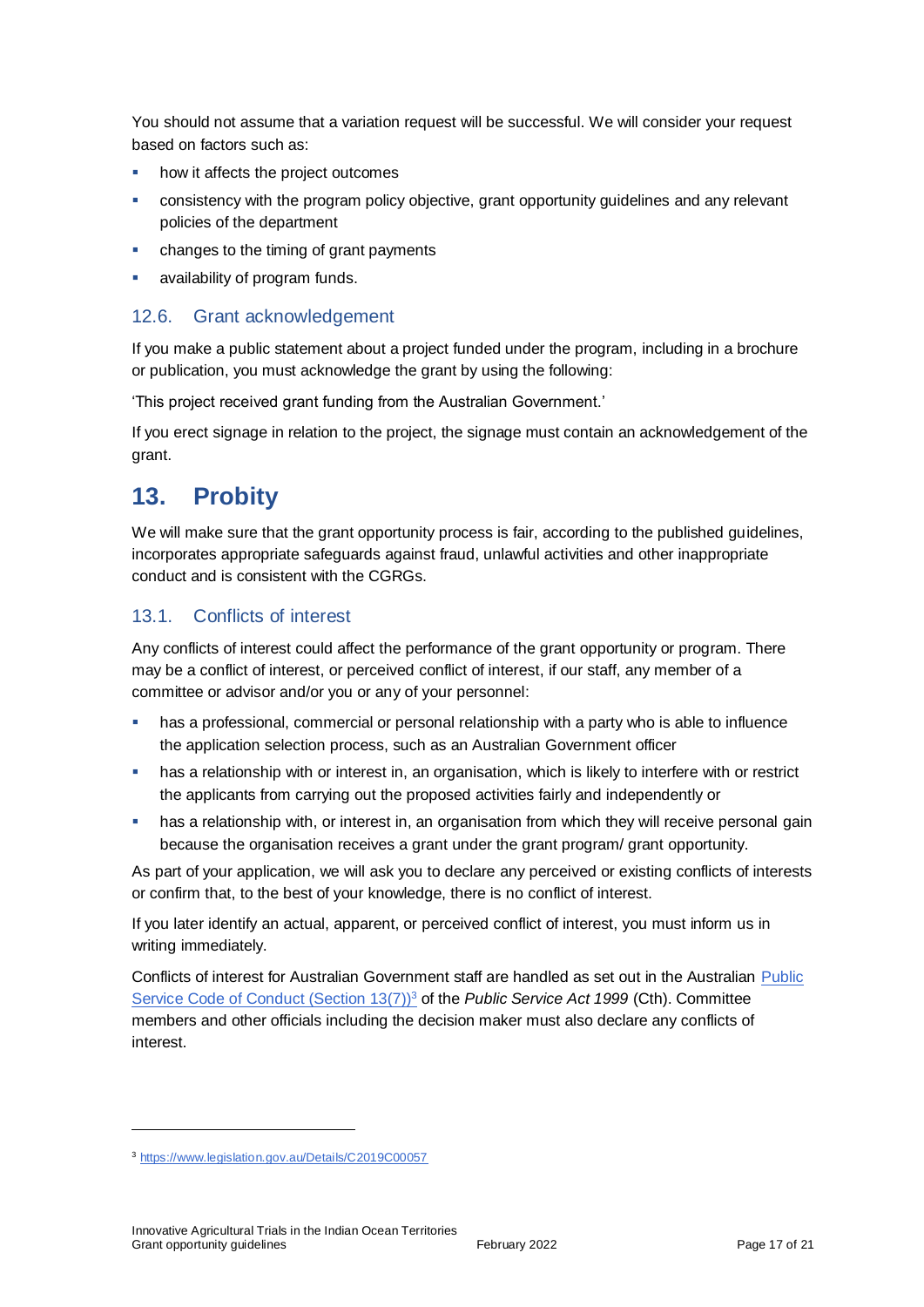We publish ou[r conflict of interest policy](https://www.industry.gov.au/sites/g/files/net3906/f/July%202018/document/pdf/conflict-of-interest-and-insider-trading-policy.pdf)<sup>4</sup> on the department's website. The Commonwealth policy entity also publishes a conflict of interest policy on its website.

### 13.2. How we use your information

Unless the information you provide to us is:

- confidential information as per [13.2.1,](#page-17-0) or
- personal information as per [13.2.3,](#page-17-1)

we may share the information with other government agencies for a relevant Commonwealth purpose such as:

- to improve the effective administration, monitoring and evaluation of Australian Government programs
- for research
- to announce the awarding of grants.

#### <span id="page-17-0"></span>13.2.1. How we handle your confidential information

We will treat the information you give us as sensitive and therefore confidential if it meets all of the following conditions:

- you clearly identify the information as confidential and explain why we should treat it as confidential
- the information is commercially sensitive
- disclosing the information would cause unreasonable harm to you or someone else
- you provide the information with an understanding that it will stay confidential.

#### 13.2.2. When we may disclose confidential information

We may disclose confidential information:

- to our Commonwealth employees and contractors, to help us manage the program effectively
- to the Auditor-General, Ombudsman or Privacy Commissioner
- to the responsible Minister or Assistant Minister
- to a House or a Committee of the Australian Parliament.

We may also disclose confidential information if

- we are required or authorised by law to disclose it
- you agree to the information being disclosed, or
- someone other than us has made the confidential information public.

#### <span id="page-17-1"></span>13.2.3. How we use your personal information

We must treat your personal information according to the Australian Privacy Principles (APPs) and the *Privacy Act 1988* (Cth). This includes letting you know:

what personal information we collect

 $\overline{a}$ 

why we collect your personal information

<sup>4</sup> [https://www.industry.gov.au/sites/default/files/July%202018/document/pdf/conflict-of-interest-and-insider-trading](https://www.industry.gov.au/sites/default/files/July%202018/document/pdf/conflict-of-interest-and-insider-trading-policy.pdf?acsf_files_redirect)[policy.pdf?acsf\\_files\\_redirect](https://www.industry.gov.au/sites/default/files/July%202018/document/pdf/conflict-of-interest-and-insider-trading-policy.pdf?acsf_files_redirect)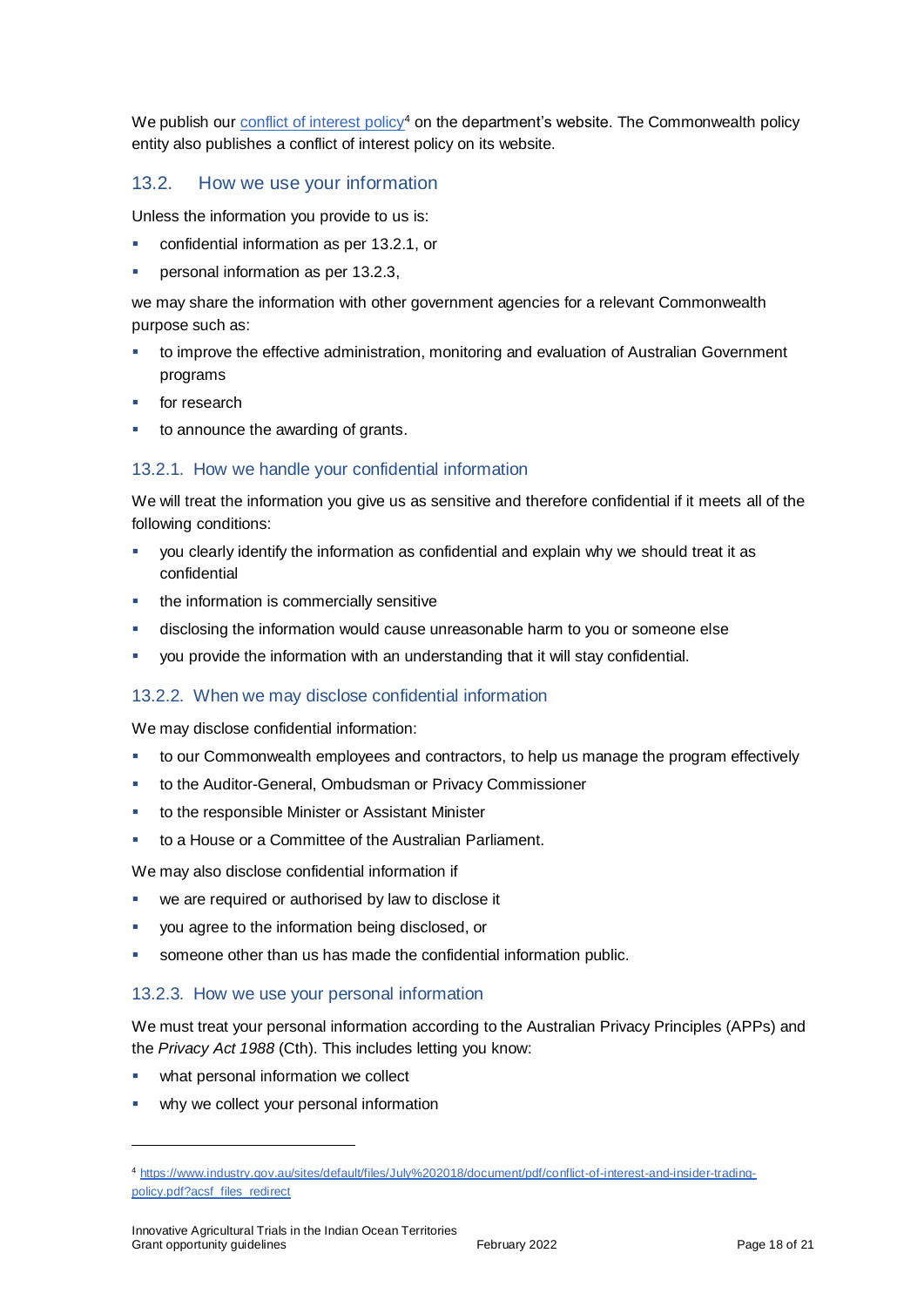to whom we give your personal information.

We may give the personal information we collect from you to our employees and contractors, and other Commonwealth employees and contractors, so we can:

- manage the program
- research, assess, monitor and analyse our programs and activities.

We, or the Minister, may:

- announce the names of successful applicants to the public
- publish personal information on the department's websites.

You may read our [Privacy Policy](https://www.industry.gov.au/data-and-publications/privacy-policy)<sup>5</sup> on the department's website for more information on:

- what is personal information
- how we collect, use, disclose and store your personal information
- how you can access and correct your personal information.

#### 13.2.4. Freedom of information

All documents in the possession of the Australian Government, including those about the program, are subject to the *Freedom of Information Act 1982* (Cth) (FOI Act)*.*

The purpose of the FOI Act is to give members of the public rights of access to information held by the Australian Government and its entities. Under the FOI Act, members of the public can seek access to documents held by the Australian Government. This right of access is limited only by the exceptions and exemptions necessary to protect essential public interests and private and business affairs of persons in respect of whom the information relates.

If someone requests a document under the FOI Act, we will release it (though we may need to consult with you and/or other parties first) unless it meets one of the exemptions set out in the FOI Act.

#### 13.3. Enquiries and feedback

For further information or clarification, you can contact us on 13 28 46 or by [web chat](https://www.business.gov.au/contact-us) or through our [online enquiry form](http://www.business.gov.au/contact-us/Pages/default.aspx) on business.gov.au.

We may publish answers to your questions on our website as Frequently Asked Questions.

Our [Customer Service Charter](https://www.business.gov.au/about/customer-service-charter) is available at [business.gov.au.](http://www.business.gov.au/) We use customer satisfaction surveys to improve our business operations and service.

If you have a complaint, call us on 13 28 46. We will refer your complaint to the appropriate manager.

If you are not satisfied with the way we handle your complaint, you can contact:

Chief Finance Officer Department of Industry, Science, Energy and Resources

GPO Box 2013 CANBERRA ACT 2601

 $\overline{a}$ 

<sup>5</sup> <https://www.industry.gov.au/data-and-publications/privacy-policy>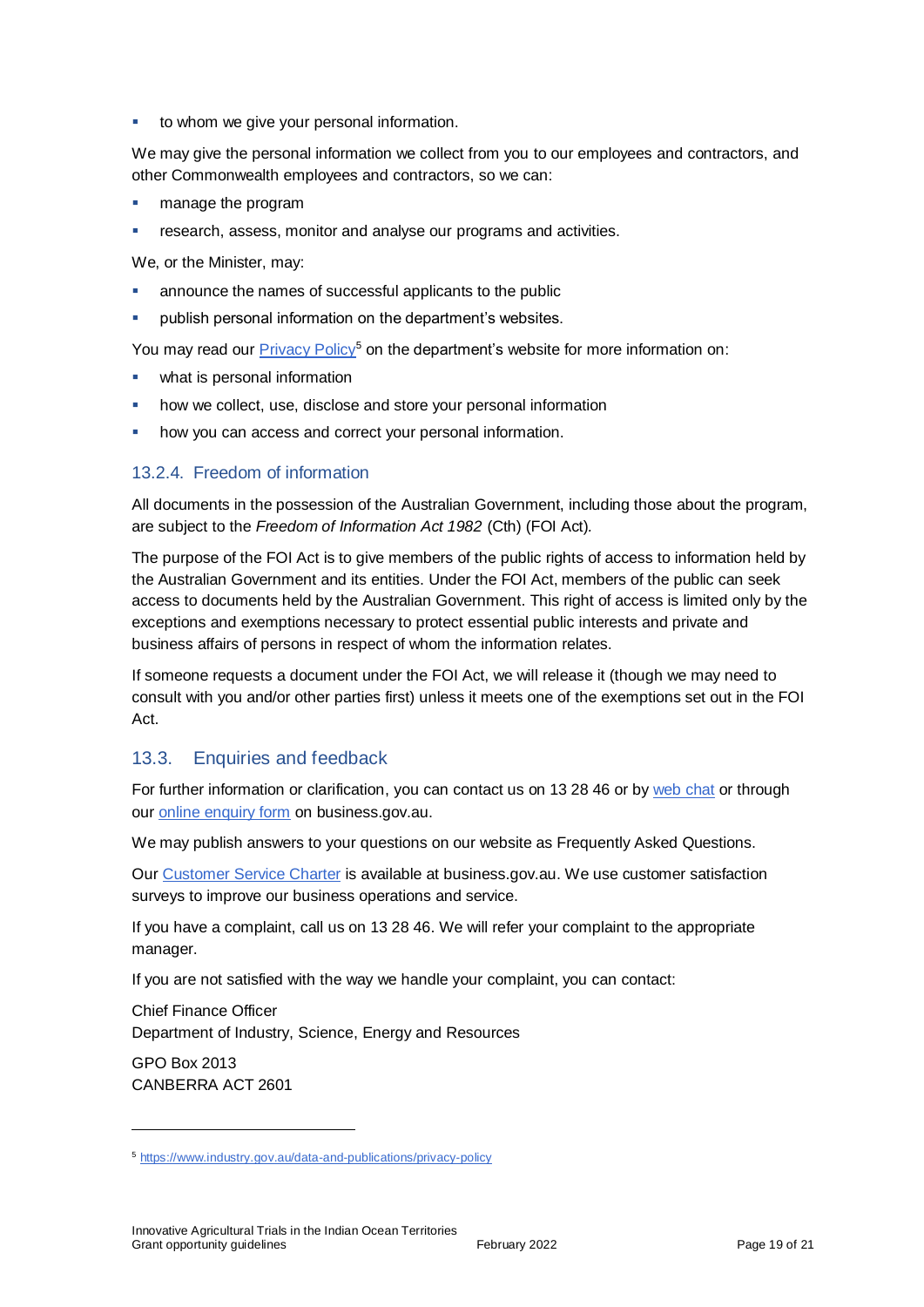You can also contact th[e Commonwealth Ombudsman](http://www.ombudsman.gov.au/)<sup>6</sup> with your complaint (call 1300 362 072). There is no fee for making a complaint, and the Ombudsman may conduct an independent investigation.

# <span id="page-19-0"></span>**14. Glossary**

| <b>Term</b>                     | <b>Definition</b>                                                                                                                                                                        |
|---------------------------------|------------------------------------------------------------------------------------------------------------------------------------------------------------------------------------------|
| Application form                | The document issued by the Program Delegate that<br>applicants use to apply for funding under the program.                                                                               |
| Department                      | The Department of Industry, Science, Energy and<br>Resources.                                                                                                                            |
| Eligible activities             | The activities undertaken by a grantee in relation to a<br>project that are eligible for funding support as set out in 5.1.                                                              |
| Eligible application            | An application or proposal for grant funding under the<br>program that the Program Delegate has determined is<br>eligible for assessment in accordance with these guidelines.            |
| Eligible expenditure            | The expenditure incurred by a grantee on a project and<br>which is eligible for funding support as set out in 5.3.                                                                       |
| Grant agreement                 | A legally binding contract between the Commonwealth and<br>a grantee for the grant funding.                                                                                              |
| Grant funding or grant funds    | The funding made available by the Commonwealth to<br>grantees under the program.                                                                                                         |
| <b>GrantConnect</b>             | The Australian Government's whole-of-government grants<br>information system, which centralises the publication and<br>reporting of Commonwealth grants in accordance with the<br>CGRGs. |
| Grantee                         | The recipient of grant funding under a grant agreement.                                                                                                                                  |
| Guidelines                      | Guidelines that the Minister gives to the department to<br>provide the framework for the administration of the program,<br>as in force from time to time.                                |
| Local government agency or body | A local governing body as defined in the Local Government<br>(Financial Assistance) Act 1995 (Cth).                                                                                      |
| Minister                        | The Commonwealth Assistant Minister for Regional<br>Development and Territories.                                                                                                         |

 $\overline{a}$ 

<sup>6</sup> <http://www.ombudsman.gov.au/>